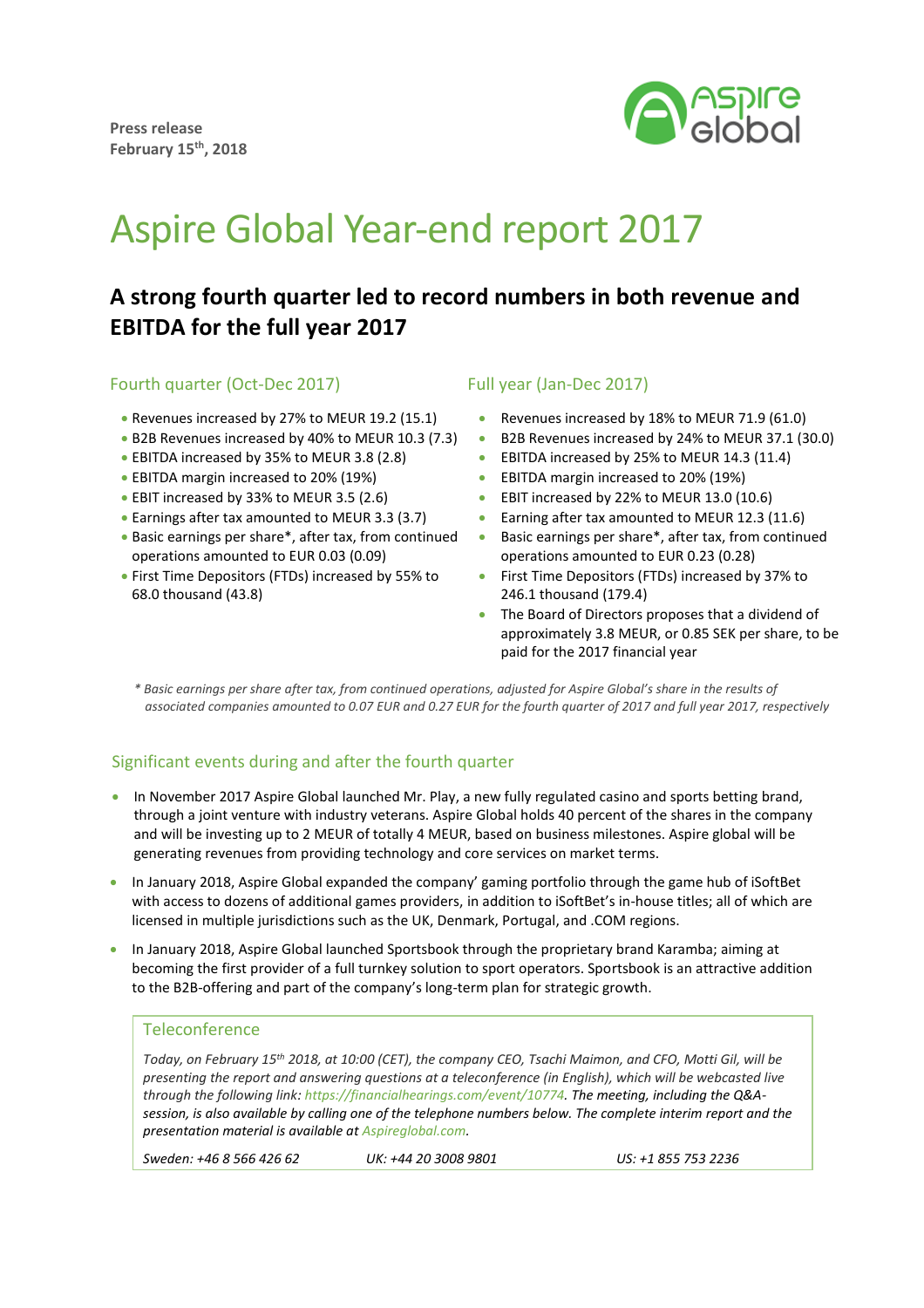# Letter from the company CEO, Tsachi Maimon

**As we conclude 2017, we can see that our scalable offering and dedicated focus on B2B is really paying off, with an overall growth of 18% in revenue and 25% in EBITDA year-on-year. The B2B segment alone grew by 40%. In the fourth quarter, we mobilized to compensate for the income loss from Australia through strong performance in our other markets, while finalizing the upcoming launch of Sportsbook. The fourth quarter is usually our strongest quarter in terms of seasonality, but given the circumstances it was particularly pleasing that December became our best month ever as for revenues.** 

#### **2017 - a game changer**

2017 was a game changer for Aspire Global. We went from being a private player to becoming a public listed company, from having a few key accounts to widening of our customer base, and finally from general expansion to further strengthening our focus on regulated markets. We are currently active in six regulated markets. Nearly 70 percent of the company revenue in 2018 is expected to be generated from taxed, regulated or soon to be regulated markets. Moreover, we conducted the acquisition of Minotauro media as well as significant investments to support continued growth in the coming years. Out of our investments, the addition of a sports vertical to our platform is the single most important initiative for organic growth. Despite these events and a series of completed investments for the coming years, we managed to stay focused on our core business, driving organic growth with sustained, strong profitability. Revenues for 2017 increased by 18%, amounting to 71.9 MEUR (61.0), and EBITDA grew by 25%, totaling 14.3 MEUR (11.4), with an EBITDA-margin of 20%.

#### **Fourth quarter – rising to the challenge**

The fourth quarter was the first full quarter without any contribution from Australia, following the exit in September. Thanks to cost-effective reactivation campaigns we were able to compensate for this loss, well above expectations. Revenue increased by 27% to MEUR 19.2 (15.1) and EBITDA increased by 35% to MEUR 3.8 (2.8). We also launched Mr Play; a new casino and sports betting brand managed by a joint venture of industry veterans. Mr Play was off to a good start in time for the holidays, reaching significant positions in the important affiliates sites.

After a busy ending to 2017, including the fine-tuning of Sportsbook, the new year began with the launch of the sports vertical, where the proprietary brand Karamba became the first operator to offer Sportsbook to its players. Coming B2B launches are expected through Mr Play and Nossa Aposta in Portugal. We also expanded the game portfolio through the game hub of iSoftbet, including titles from dozens of game providers in addition to the in-house titles. As for Sportsbook, we're happy to have finalized this major and complex project and the timing couldn't be better; enabling our partners to get aboard, and ourselves to reach full speed well in time for the World Cup in June. Sports is a central pillar of the company's long-term growth plan and through this addition, including unique features, we become the first provider of a full turnkey solution to sports betting operators well in time for the World cup, let alone with access to six regulated markets.

#### **2018 – Entering the next level**

We look forward to keep growing organically together with our existing partners, as well as additional partners waiting to get on-board. Having nearly doubled the number of partners over the past year and entered into sports, means we will need to adjust our infra-structure to support a growing business. In the past year, we expanded the technological infra-structure in Malta to ensure increased capacity and we will keep on investing in technology and manpower for continued growth. Entering into sports, which is the largest category of the iGaming field, adds value to our current partners, while opening up for new partnerships and innovative business setups.

We are currently preparing for the upcoming regulation of the Swedish gaming market. In May, 2018, the GDPR (General Data Protection Regulation) will become fully enforceable throughout the European Union and we are currently fine-tuning minor aspects of the operations to comply with new regulations. The company is already operating on a level that is fairly in line with the GDPR, and has been so for a while. We welcome stronger integrity protection and do not expect any negative implications for our business.

Having become a publicly listed company, we are approached with a growing number of attractive business opportunities; allowing us to be more selective in terms of long-term potential. In this context, we continue to evaluate interesting projects and possible acquisitions as well as potential financing of such, including different sources of debt financing if we determine that the terms for such financing are attractive and enable continued growth. For the same reason, the dividend for 2017 has been set by the board to 3.8 MEUR, equivalent to approximately 30% of the company's net profit after tax, enabling potential acquisitions ahead.